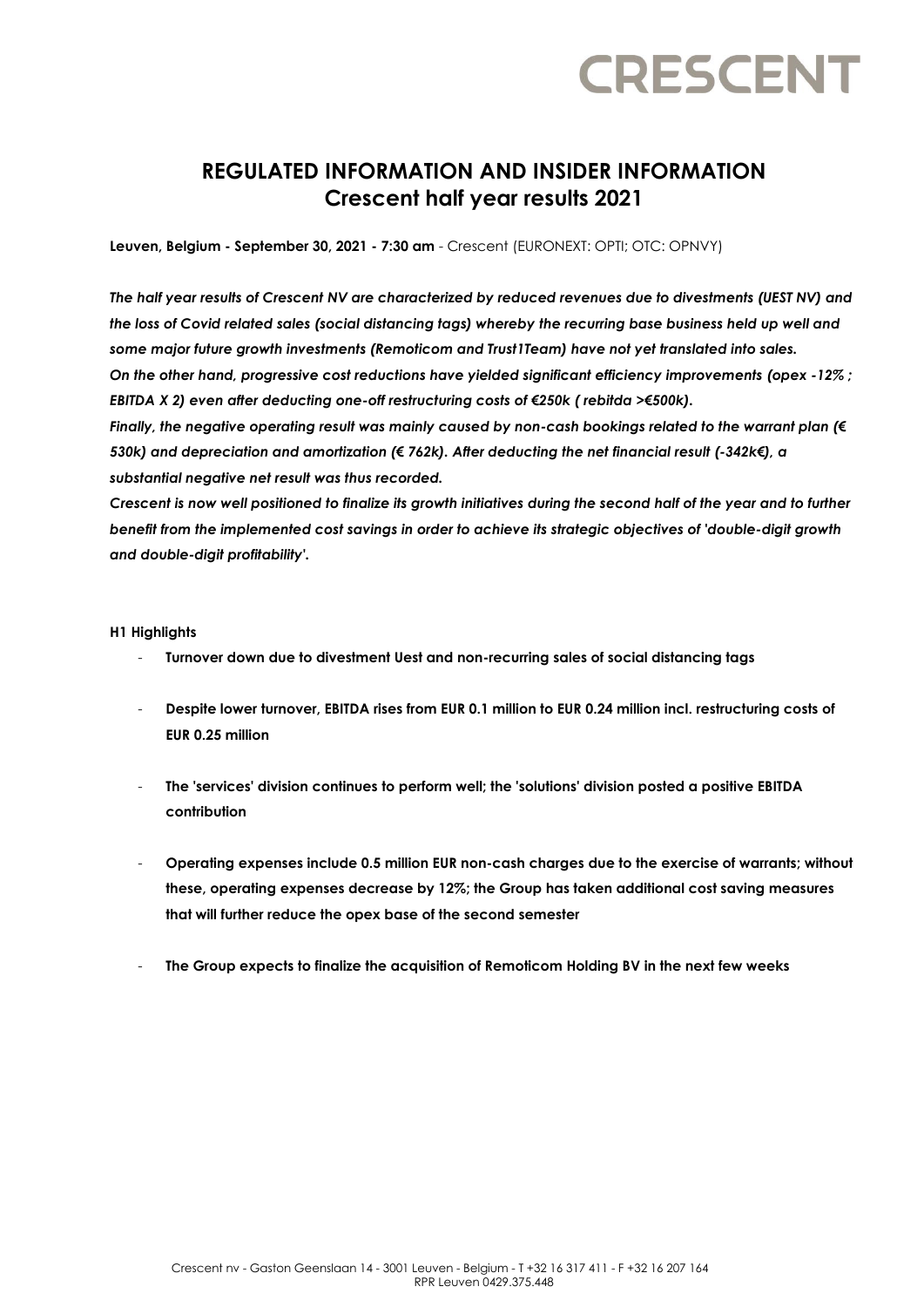# **CRESCENT**

### **First half results**

| in k $\epsilon$    | H <sub>1</sub> 2021 | H <sub>1</sub> 2020 |
|--------------------|---------------------|---------------------|
| Revenue            | 7.893               | 9.019               |
| <b>EBITDA</b>      | 236                 | 100                 |
| Operational result | $-1.089$            | -701                |
| Net result         | $-1.397$            | -995                |

Despite slightly lower sales, EBITDA increased compared to the first half of 2020.

In the solutions and lighting divisions, cost-saving measures were taken in course of the first semester, the

effects of which will become visible as from the second semester.

Sales and EBITDA of the three divisions were in the first half year:

| in k $\epsilon$ | H <sub>1</sub> 2021 | H1 2020 |
|-----------------|---------------------|---------|
|                 |                     |         |
| <b>Revenue</b>  | 7.893               | 9.019   |
| Solutions       | 3.584               | 4.312   |
| Services        | 3.172               | 3.387   |
| Lighting        | 1.137               | 1.320   |
|                 |                     |         |
| <b>EBITDA</b>   | 236                 | 100     |
| Solutions       | 302                 | 104     |
| Services        | 454                 | 469     |
| Lighting        | $-117$              | $-10$   |
| Group costs     | $-403$              | -463    |

The services division continued its strong results in the first half. It increased the share of its recurring revenue in total sales, improving its gross margin percentage.

The decline in sales in the solutions division is explained by the loss of sales of safe distance solutions (-0.5 million EUR) and of sales of UEST NV, which was sold at the end of last year (-0.3 million EUR).

IoT sales themselves increased by 9% notwithstanding covid delays.

Sales in the Lighting division were disappointing due to weak demand for lighting fixtures in the Netherlands; the cost base has therefore been adjusted to ensure profitability from the second half year onwards.